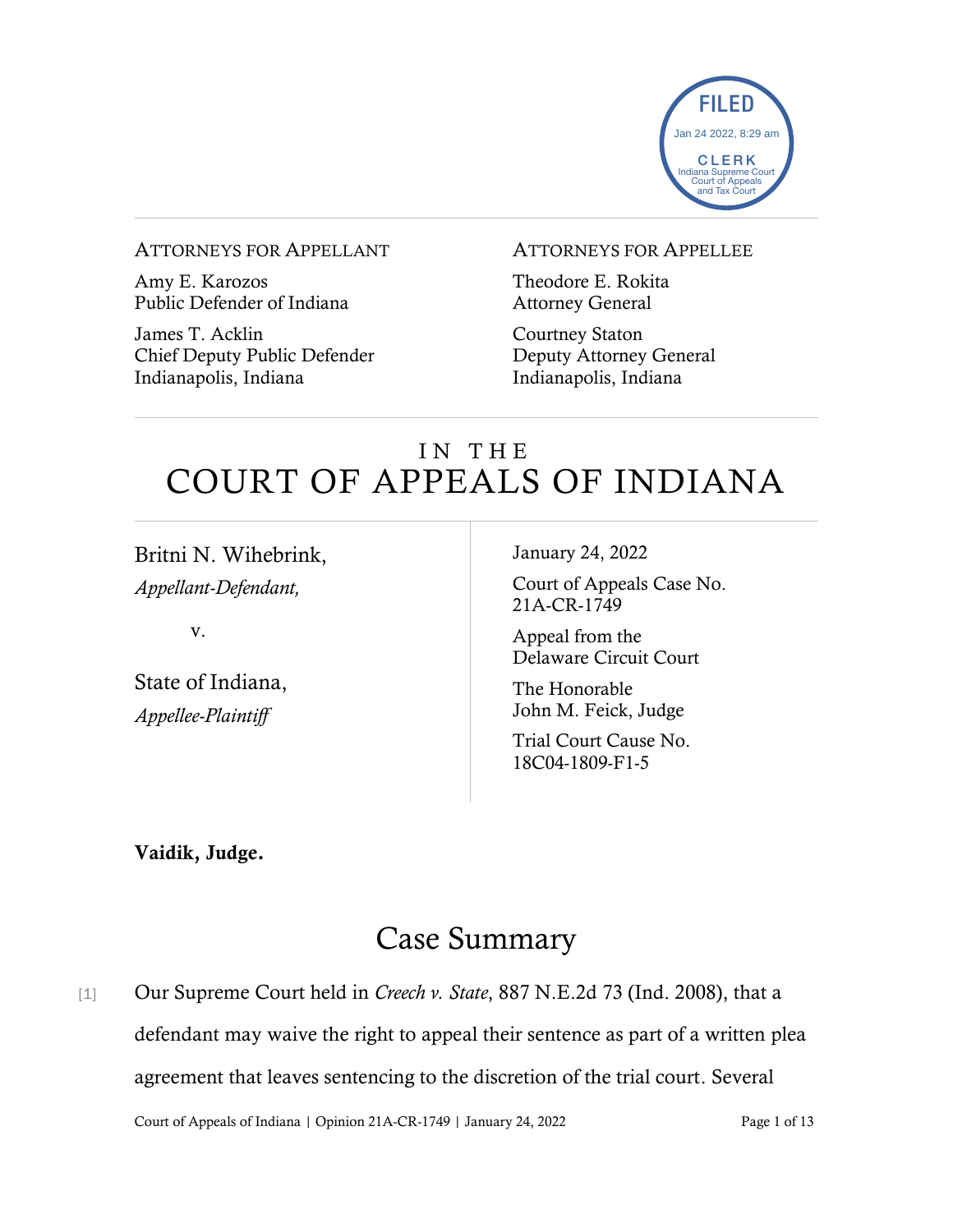years later, in *Crider v. State*, 984 N.E.2d 618 (Ind. 2013), the Court held an appeal waiver is unenforceable when the sentence the trial court imposes is "illegal" or "contrary to law." Here, Britni Wihebrink entered into a plea agreement under which she pled guilty to a Level 1 felony, agreed to a sentencing cap of thirty years, and waived the right to appeal any sentence within that cap. She was sentenced to thirty years, but she now argues some of the aggravators found by the trial court are invalid and that therefore she was not sentenced "in accordance with the law." But *Crider* was concerned with the legality of the sentence imposed, not the individual factors considered in reaching that sentence. As such, Wihebrink's appeal waiver is enforceable.

### Facts and Procedural History

[2] In September 2018, the State charged Wihebrink with Level 1 felony neglect of a dependent resulting in death and Level 6 felony obstruction of justice. In February 2020, Wihebrink and the State entered into a plea agreement under which Wihebrink pled guilty to Level 1 felony neglect, the State dismissed the remaining count, and Wihebrink's sentence was capped at thirty years (the advisory sentence for a Level 1 felony, *see* Ind. Code § 35-50-2-4(b)). In addition, Wihebrink agreed to waive the right to appeal her sentence:

> 9. As further consideration for this Plea Agreement, the Defendant hereby waives any and all appellate review of a sentence imposed by the court that is consistent with the terms of this Plea Agreement. This waiver of appellate review includes but is not limited to: challenges for abuse of discretion, challenges to the trial court's sentencing statement, and challenges to the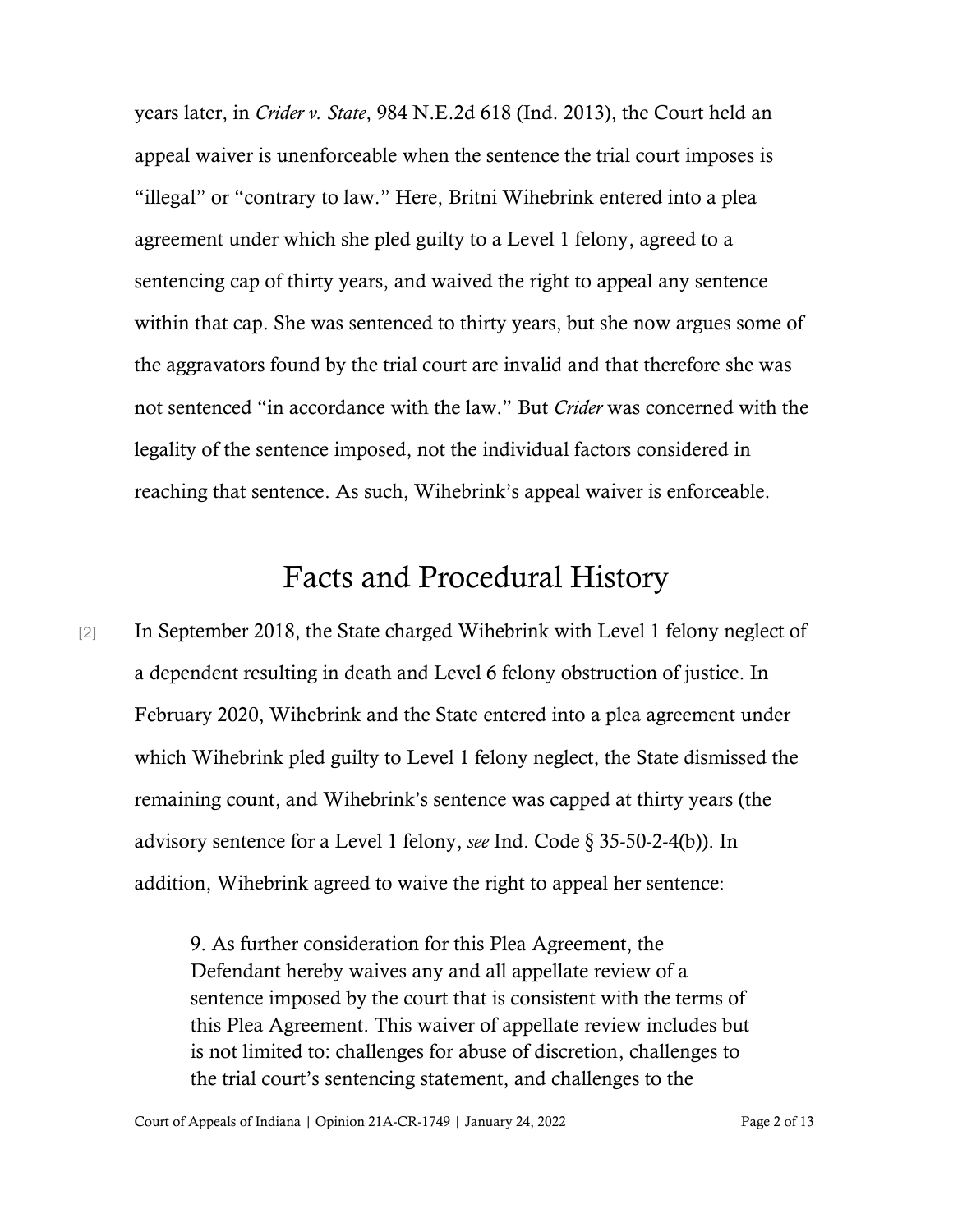appropriateness of the sentence pursuant to Indiana Appellate Rule 7(B). This waiver also includes the waiver of the Defendant's right to have an attorney appointed, at public expense, to prosecute the appeal, as well as the right to have a transcript of the proceedings prepared for the Defendant at public expense.

Appellant's App. Vol. II p. 42. The trial court accepted the plea agreement and scheduled a sentencing hearing.

- [3] The sentencing hearing was held in July 2020. The trial court found six aggravators and five mitigators and sentenced Wihebrink to thirty years in the Department of Correction. Wihebrink did not file a notice of appeal within thirty days of the sentencing order.
- [4] Approximately ten months later, in May 2021, Wihebrink filed a pro se petition for permission to file a belated notice of appeal under Indiana Post-Conviction Rule 2. The State objected, arguing Wihebrink is not an "eligible defendant" under that rule because she waived the right to appeal her sentence under the plea agreement. The trial court denied Wihebrink's petition. The State Public Defender then entered an appearance for Wihebrink and filed a motion to correct error, arguing Wihebrink is an "eligible defendant" notwithstanding the appeal waiver because the trial court relied on invalid aggravators and therefore she was not sentenced "in accordance with the law." *Id.* at 102. The court denied Wihebrink's motion to correct error.
- [5] Wihebrink now appeals.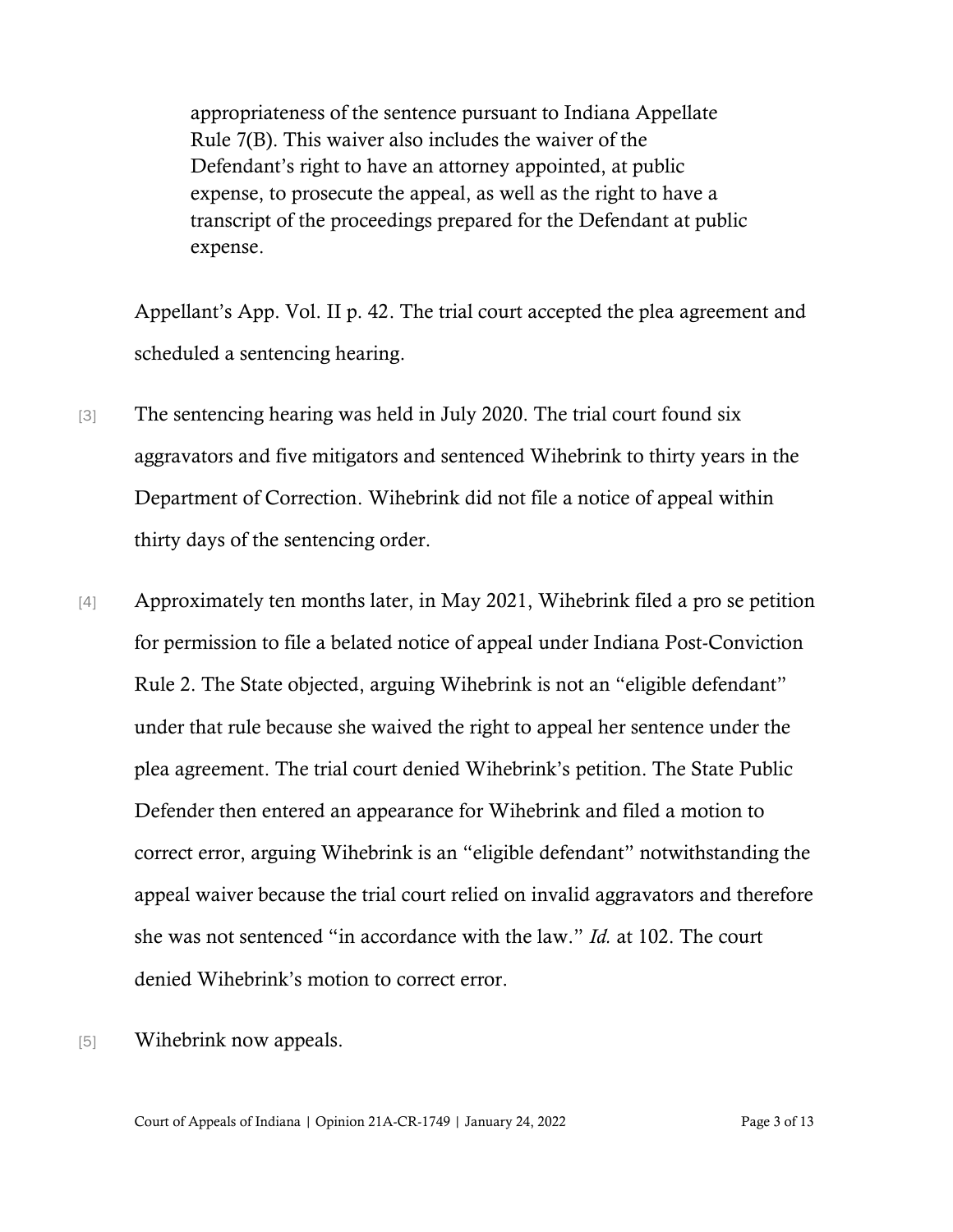# Discussion and Decision

- [6] Wihebrink contends the trial court erred in denying her petition for permission to file a belated notice of appeal. Where, as here, a trial court rules on such a motion on a paper record without holding a hearing, our review is de novo. *Fields v. State*, 162 N.E.3d 571, 575 (Ind. Ct. App. 2021), *trans. denied*.
- [7] To file a belated appeal, a defendant must be an "eligible defendant" under Post-Conviction Rule 2, which provides, in relevant part:

An "eligible defendant" for purposes of this Rule is a defendant who, but for the defendant's failure to do so timely, would have the right to challenge on direct appeal a conviction or sentence after a trial or plea of guilty by filing a notice of appeal, filing a motion to correct error, or pursuing an appeal.<sup>[1]</sup>

The State argues Wihebrink is not an "eligible defendant" because she waived the right to appeal her sentence under the plea agreement and therefore did not have the right to challenge her sentence on direct appeal. It is well settled "a defendant may waive the right to appellate review of his sentence as part of a written plea agreement." *Creech*, 887 N.E.2d at 75. However, an appeal waiver

 $<sup>1</sup>$  Post-Conviction Rule 2 also requires defendants to prove they failed to file a timely notice of appeal, they</sup> were not at fault for the failure, and they have been diligent in requesting permission to file a belated notice of appeal. Because we conclude Wihebrink is not an "eligible defendant," we need not address these other requirements.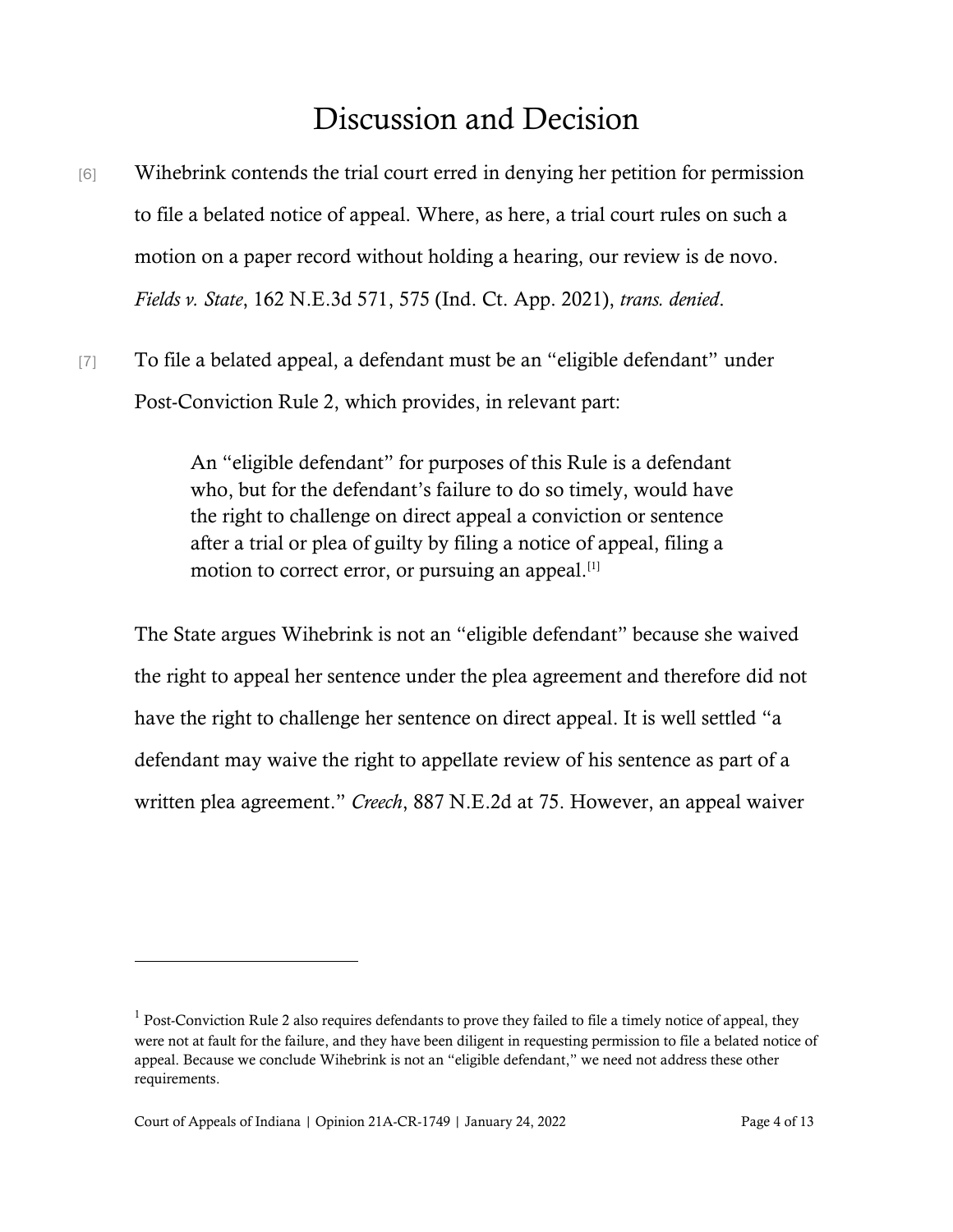is unenforceable when the sentence is "illegal" or "contrary to law." *Crider*, 984 N.E.2d at 619, 622.<sup>2</sup>

- [8] Wihebrink does not dispute that her sentence falls within the statutory range for her crime. She was convicted of a Level 1 felony. The sentencing range for a Level 1 felony is twenty to forty years, with an advisory sentence of thirty years. I.C. § 35-50-2-4(b). Wihebrink received the advisory sentence. Nevertheless, Wihebrink argues her sentence is contrary to law because several aggravators found by the trial court are invalid. She cites the last paragraph of *Crider*, where our Supreme Court stated a defendant is entitled to presume the trial court will sentence them "in accordance with the law." 984 N.E.2d at 625. Wihebrink claims a defendant who is sentenced based in part on invalid aggravators is not sentenced "in accordance with the law."
- [9] But the quoted passage from *Crider* must be read in context. The defendant in *Crider* entered into a plea agreement under which he pled guilty to theft and admitted being a habitual offender and waived the right to appeal his sentence. When he made the agreement, the defendant had been convicted in another county of theft and attempted fraud and found to be a habitual offender. The plea agreement did not address the other case. At sentencing, the trial court

 $2^{2}$  If a defendant explicitly agrees to an illegal sentence in the plea agreement, the appeal waiver is enforceable. *Crider*, 984 N.E.2d at 623-24. The State does not argue Wihebrink explicitly agreed to an illegal sentence in her plea agreement.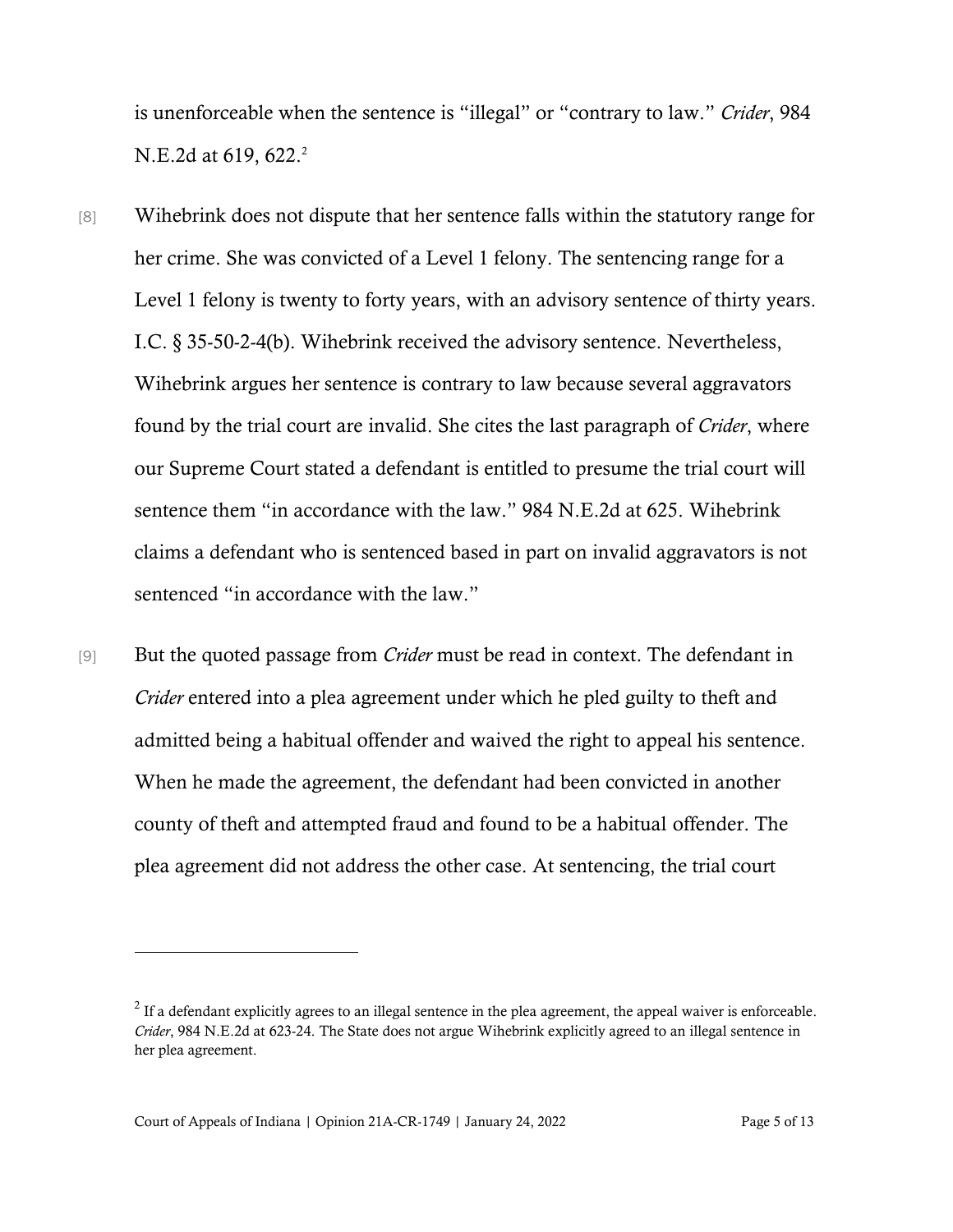ordered the defendant's habitual-offender sentences to run consecutively. The defendant appealed, arguing his sentence was "illegal" because Indiana law did not authorize consecutive habitual-offender sentences. *Id.* at 620. On appeal, our Supreme Court found the defendant's consecutive habitual-offender sentences were illegal or contrary to law. *See id.* at 622 ("We reiterate [u]nder Indiana law, a trial court cannot order consecutive habitual offender sentences." (quotation omitted)). And because the defendant did not agree to consecutive habitual-offender sentences in his plea agreement, the Court found his appeal waiver was unenforceable and remanded for resentencing. The Court was concerned with whether the defendant's consecutive habitual-offender sentences were authorized by law; nowhere in *Crider* did the Court suggest that reliance on one or more invalid aggravators makes the sentence "illegal" or "contrary to law."

[10] Wihebrink notes this Court has held otherwise. In *Haddock v. State*, a panel of this Court held a defendant was an "eligible defendant" under Post-Conviction Rule 2 notwithstanding an appeal waiver because he alleged his sentence was "illegal" due to one of the two aggravators being invalid. 112 N.E.3d 763, 767 (Ind. Ct. App. 2018), *trans. denied*; *see also Fields*, 162 N.E.3d 571 (relying on *Haddock*). But again, *Crider* doesn't support such a holding. *See Crouse v. State*, 158 N.E.3d 388, 395 (Ind. Ct. App. 2020) (Vaidik, J., concurring in result) (opining *Haddock* was "wrongly decided" because "[e]ven if the challenged aggravator was invalid, that would not have made the defendant's sentence 'illegal'"), *trans. not sought*. And for good reason. Indiana Code section 35-38-1-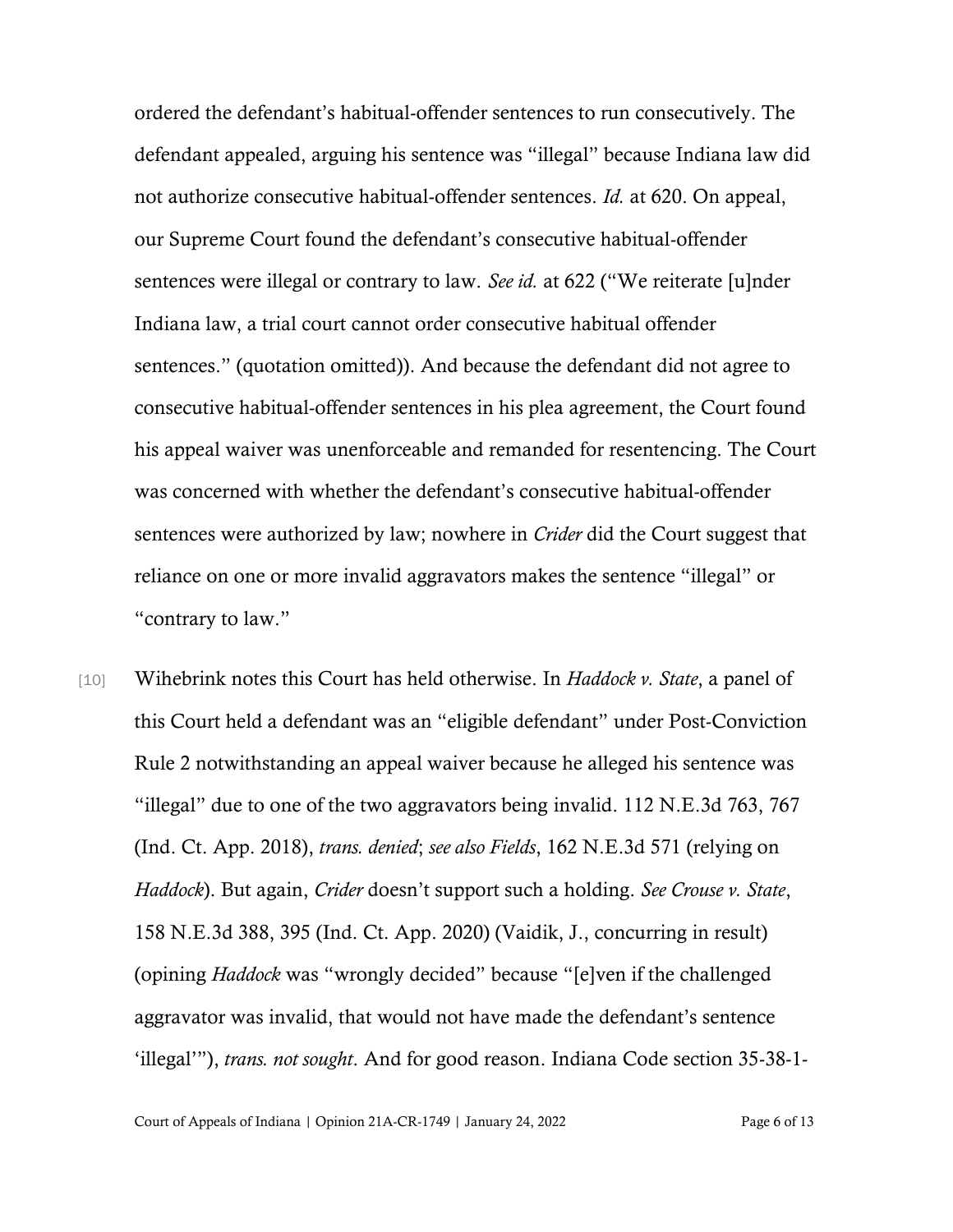7.1(d) provides that "[a] court may impose any sentence that is: (1) authorized by statute; and (2) permissible under the Constitution of the State of Indiana; regardless of the presence or absence of aggravating circumstances or mitigating circumstances." As such, when imposing a sentence, a trial court has discretionary authority to sentence a defendant within the parameters authorized by statute for each offense. To the extent a court finds improper aggravators or fails to find proper mitigators, we review the sentence for an abuse of discretion, not for legality. *Crider* concerns sentence illegality. Examples of sentences that would be illegal or contrary to law include: (1) a sentence that exceeds statutory guidelines, such as a fifty-year sentence for a Level 2 felony, *see* I.C. § 35-50-2-4.5; (2) consecutive sentences without an aggravator, *see Sanquenetti v. State*, 727 N.E.2d 437, 442 (Ind. 2000) ("In order to impose consecutive sentences, a trial court must find at least one aggravating circumstance."); (3) impermissible double enhancements, *see, e.g., Dye v. State*, 984 N.E.2d 625, 629 (Ind. 2013) ("[A] person convicted of unlawful possession of a firearm by a serious violent felon may not have his or her sentence for that crime enhanced under the general habitual offender statute by proof of the same felony used to establish that the person was a serious violent felon."); and (4) consecutive habitual-offender sentences, as in *Crider*.

[11] Furthermore, if a defendant who waived the right to appeal their sentence was allowed to appeal on the ground that the trial court found improper aggravators or failed to find proper mitigators, the appeal waiver explicitly sanctioned in *Creech* would be largely gutted in those cases where a defendant does not agree

Court of Appeals of Indiana | Opinion 21A-CR-1749 | January 24, 2022 Page 7 of 13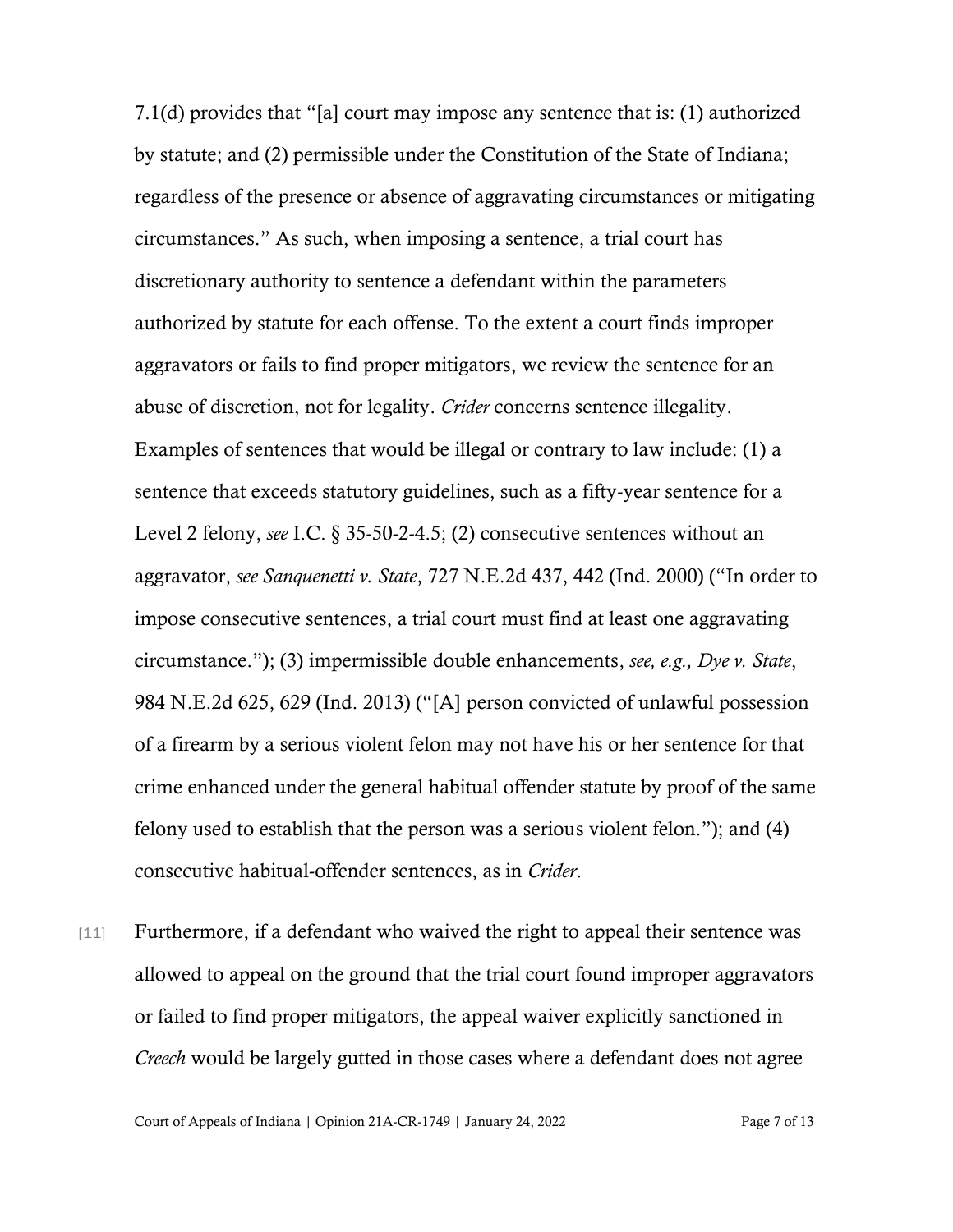to a specific sentence, *see Creech*, 887 N.E.2d at 75, as any defendant could make such an argument.

- [12] Because Wihebrink's argument is not one of illegality under *Crider*, she did not have the right to challenge her sentence on direct appeal. As such, she is not an "eligible defendant" under Post-Conviction Rule 2. We therefore affirm the trial court's denial of Wihebrink's petition for permission to file a belated notice of appeal.
- [13] **Affirmed.**

Weissmann, J., concurs.

Najam, J., dissents with separate opinion.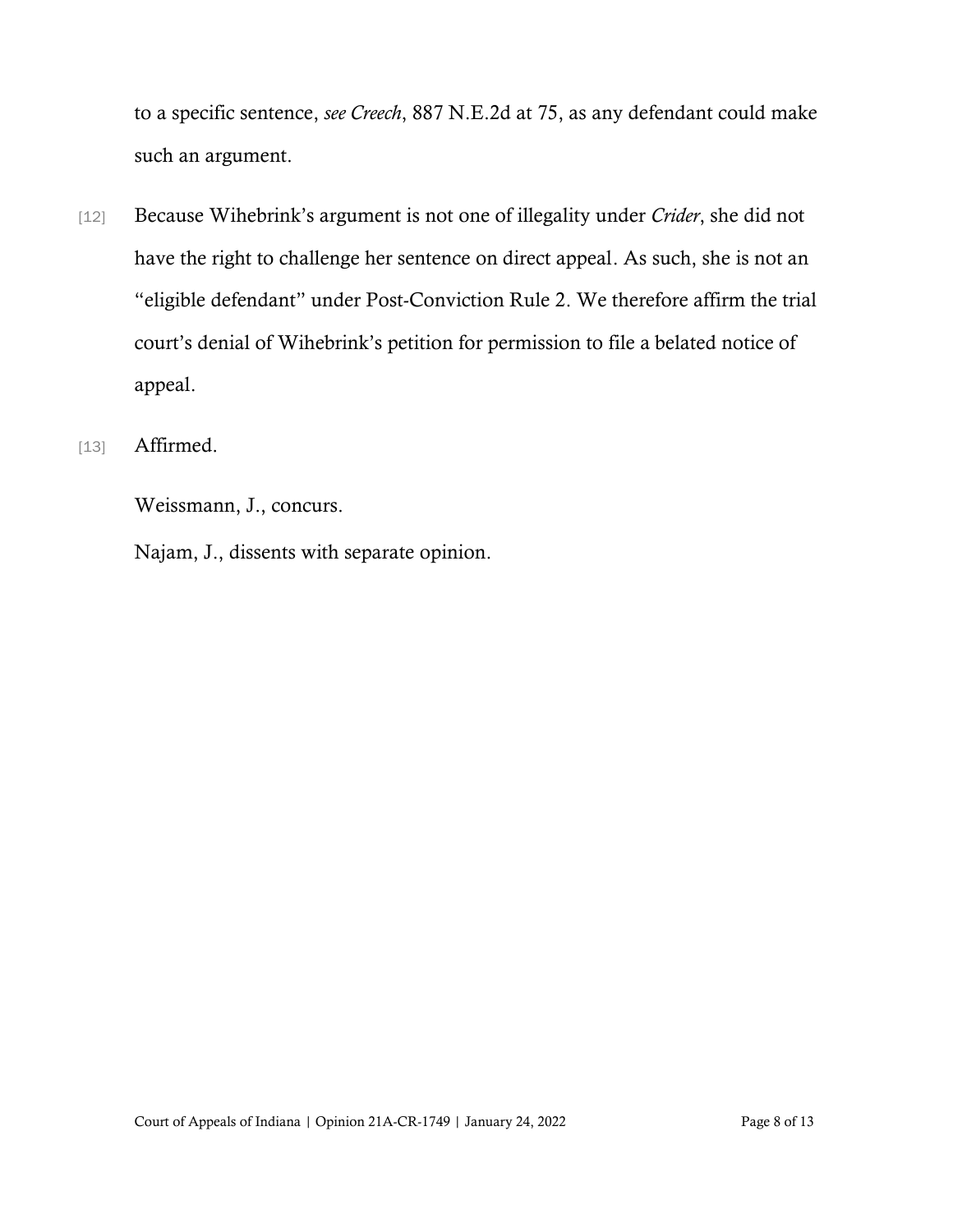## IN THE COURT OF APPEALS OF INDIANA

Britni N. Wihebrink, *Appellant-Defendant,*

v.

State of Indiana, *Appellee-Plaintiff.*

Court of Appeals Case No. 21A-CR-1749

### Najam, Judge, dissenting.

- [14] I respectfully dissent. The question before us is whether, under Post-Conviction Rule 2, Wihebrink is an eligible defendant entitled to file a belated appeal. The majority holds that Wihebrink is not an eligible defendant because she waived her right to appeal her sentence and because she does not allege that her sentence is illegal. But this Court has recently held, on three occasions, that individuals were eligible defendants despite the waiver-of-appeal provisions in their plea agreements where they alleged that their sentences were contrary to law. Based on that precedent, I would hold that Wihebrink is an eligible defendant pursuant to Indiana Post-Conviction Rule 2.
- Court of Appeals of Indiana | Opinion 21A-CR-1749 | January 24, 2022 Page 9 of 13 [15] Indiana Post-Conviction Rule 2 expressly applies only to an "eligible defendant," which is a "defendant who, but for the defendant's failure to do so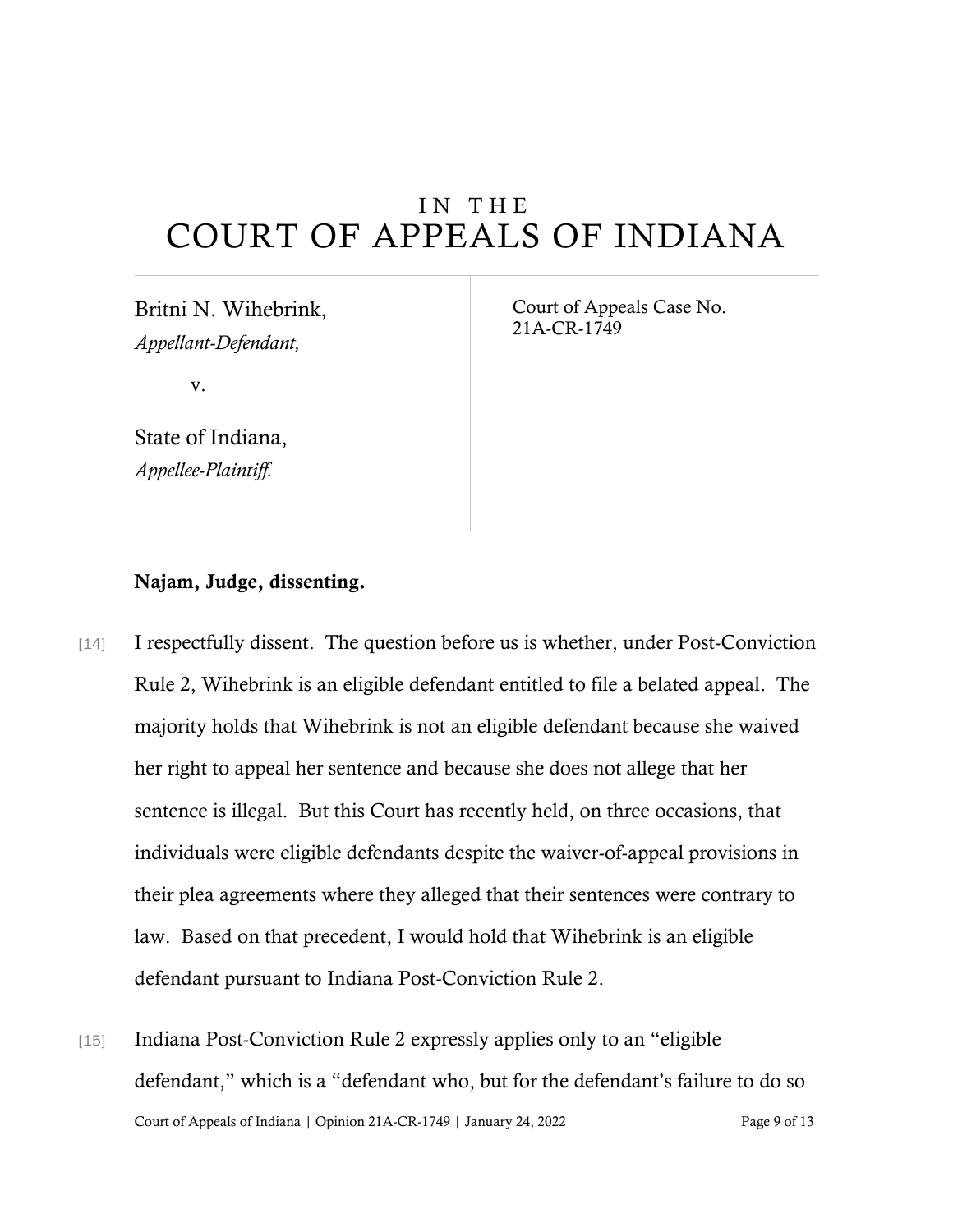timely, would have the right to challenge on direct appeal a conviction or sentence after a trial or plea of guilty[.]" P-C.R. 2. In *Haddock v. State*, this Court considered whether a defendant was an eligible defendant under that rule. 112 N.E.3d 763 (Ind. Ct. App. 2018), *trans. denied*. In that case, Haddock pleaded guilty to dealing in a narcotic drug, as a Level 3 felony. *Id*. at 765. Pursuant to the terms of his plea agreement, Haddock agreed to waive his right to appeal his sentence so long as the judge sentenced him within the terms of the agreement. *Id*. After identifying certain aggravating factors, the court sentenced Haddock to an enhanced term of fourteen years. *Id*.

- [16] Haddock then sought permission to file a belated appeal in which he asserted that his sentence was illegal because the court had relied on an improper aggravator. The court denied Haddock's petition. *Id*. at 766. On appeal, this Court held that, "[a]t this stage of the proceedings," it was not Haddock's burden to demonstrate that his sentence was, in fact, illegal as that was the substance of the issue he sought to raise in his belated appeal. *Id*. Rather, we held that Haddock "would have had the right to raise in a timely appeal the issue of whether his sentence is illegal." *Id*. Accordingly, we held that Haddock was an eligible defendant under Post-Conviction Rule 2. *Id*.
- Court of Appeals of Indiana | Opinion 21A-CR-1749 | January 24, 2022 Page 10 of 13 [17] Thereafter, this Court decided *Crouse v. State*, 158 N.E.3d 388 (Ind. Ct. App. 2020), *trans. not sought*. In that case, Crouse pleaded guilty to several charges in exchange for a maximum sentence of forty years. In that plea agreement, Crouse waived his right to appeal his sentence as long as the court sentenced him pursuant to the terms of the plea. *Id*. at 390. The court sentenced Crouse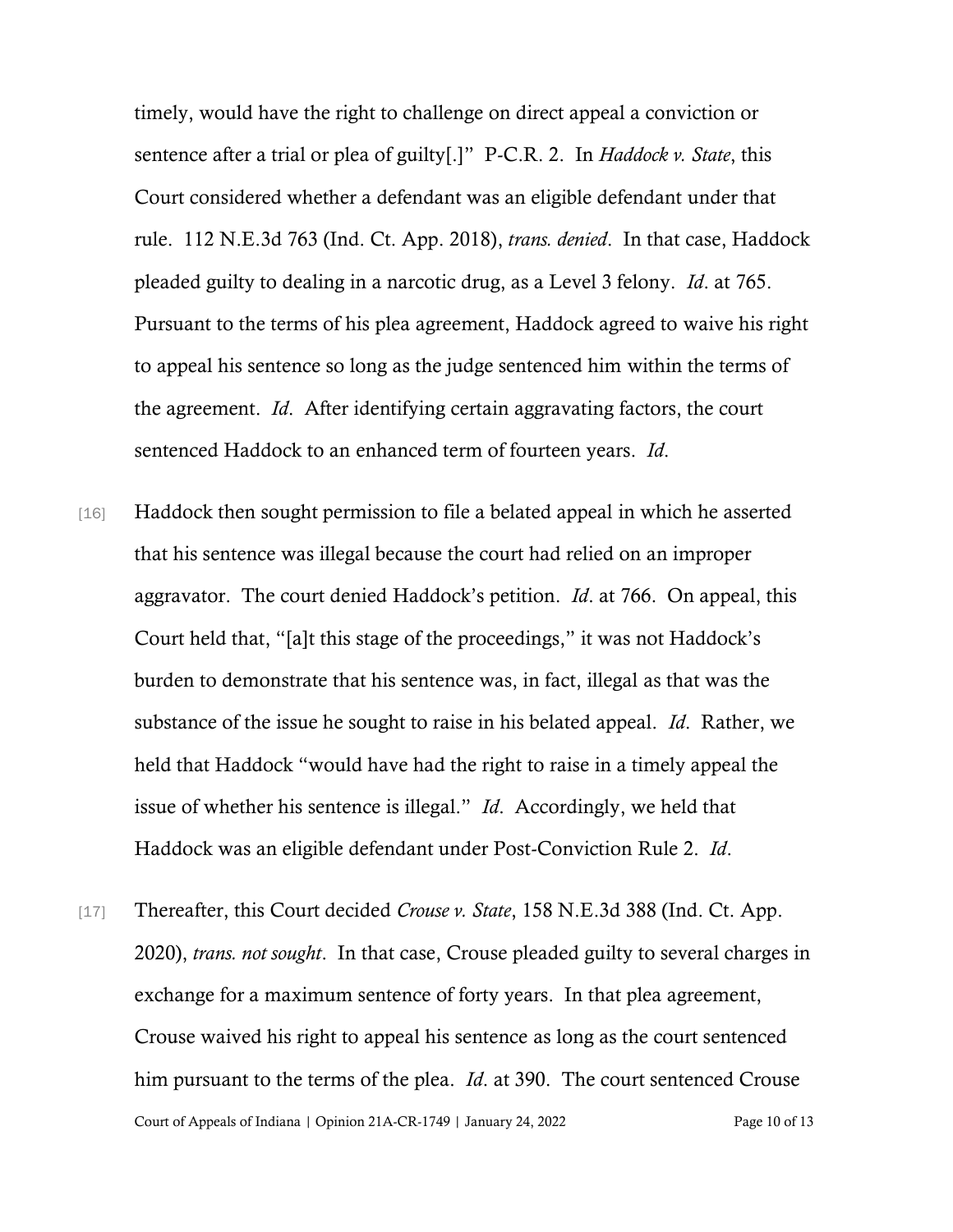to an aggregate term of forty years. *Id*. Thereafter, Crouse filed a petition for permission to file a belated notice of appeal in which he alleged that his sentence was illegal. *Id*. at 393. The court ultimately granted Crouse's petition and allowed him to file a belated appeal.

- [18] On appeal, this Court relied heavily on *Haddock* and held that Crouse was an eligible defendant because he had "alleged that he was not sentenced in accordance with the applicable law." *Id*. The Court also noted that, even though Crouse's plea agreement provided for a maximum sentence of forty years, which is the sentence he received, the court still had the "discretion to determine the length of his aggregate sentence and how that sentence was to be structured and served." *Id*. at 392.
- [19] Then, in *Fields v. State*, Fields pleaded guilty to several offenses. 162 N.E.3d 571, 574 (Ind. Ct. App. 2021), *trans. denied*. The plea agreement left sentencing open to the court but provided for a maximum term of twenty-five years on any executed sentence. *Id*. Fields also agreed to waive the right to appeal his sentence. *Id*. After a sentencing hearing, the court sentenced Fields to thirtyseven years, with twenty-five years executed and twelve years suspended. *Id*. Thereafter, Fields filed a petition for permission to file a belated appeal in which he asserted that his sentence was contrary to law because the court had relied on an improper aggravator when it sentenced him. *Id*. The court denied that motion.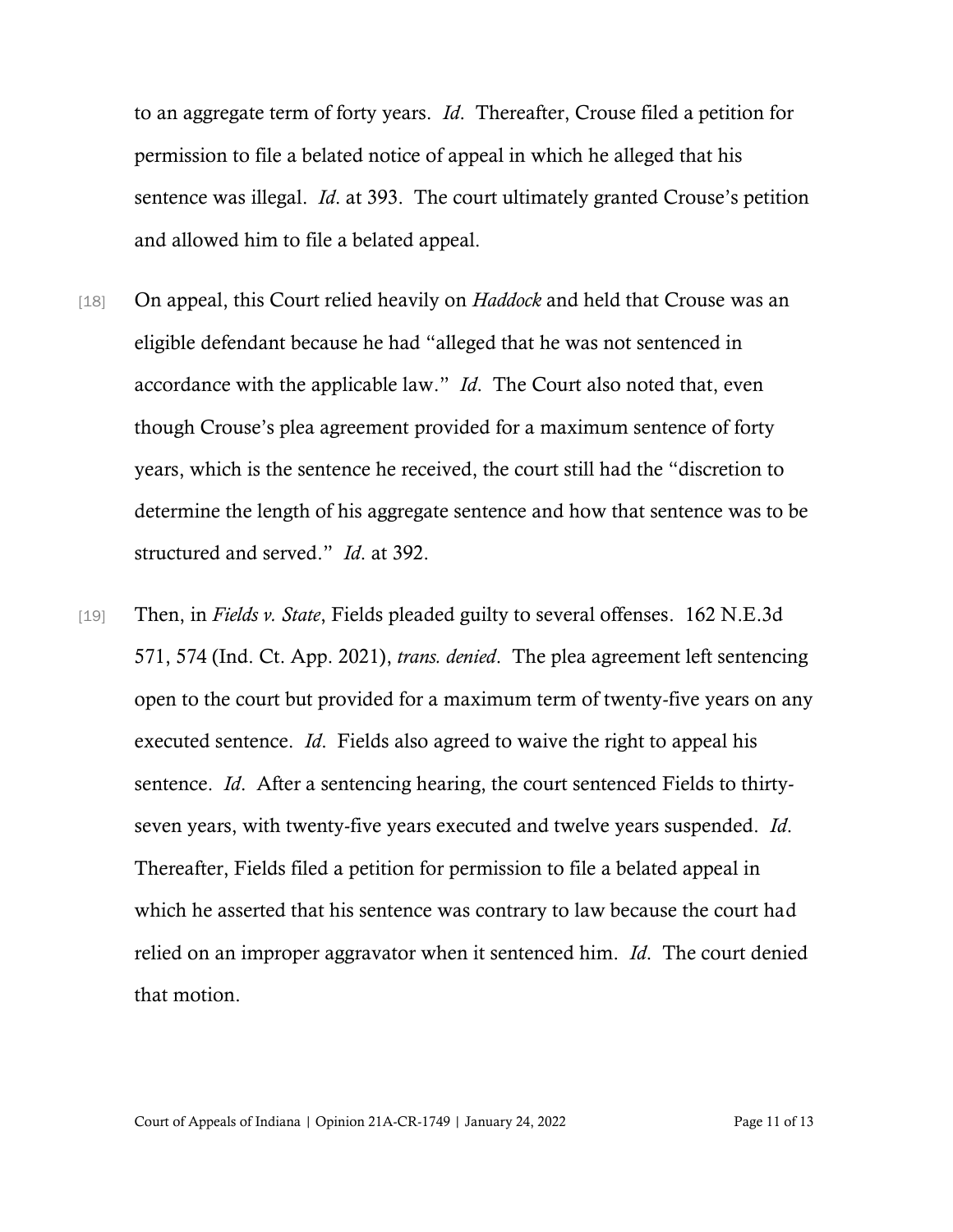- [20] On appeal, this Court noted that, while it appeared on its face that the court had sentenced him pursuant to the plea agreement, Fields "did not agree to be sentenced either to the full twenty-five-year executed term, or to an additional twelve years suspended, based on an improper aggravator." *Id*. at 576. Then, again relying heavily on *Haddock*, this Court noted that Fields had asserted in his petition for permission to file a belated notice of appeal that his sentence was contrary to law because the court had used an improper aggravator when it sentenced him. And we stated that that was "an issue Fields would have the right to raise in a timely appeal." *Id*. As such, this Court held that Fields was an eligible defendant pursuant to Post-Conviction Rule 2.
- [21] In other words, this Court has repeatedly held that, had a defendant timely appealed his sentence and asserted that it was contrary to law because it was based on improper aggravators, that issue would have been available for review notwithstanding the waiver-of-appeal provision in a plea agreement. And because such a defendant would have had the right to challenge his sentence on direct appeal, he is an eligible defendant under Post-Conviction Rule 2.
- Court of Appeals of Indiana | Opinion 21A-CR-1749 | January 24, 2022 Page 12 of 13 [22] Here, like the defendants in *Crouse* and *Fields*, the court sentenced Wihebrink to the maximum sentence allowed under the plea agreement. But even though Wihebrink agreed to a maximum sentence of thirty years, she did not agree to be sentenced to the full thirty-years based on an improper aggravator. *See Fields*, 162 N.E.3d at 576. And Wihebrink asserted in her petition for permission to file a belated notice of appeal that her sentence is contrary to law because it relied on several improper aggravators. As we held in *Haddock*, *Crouse*, and